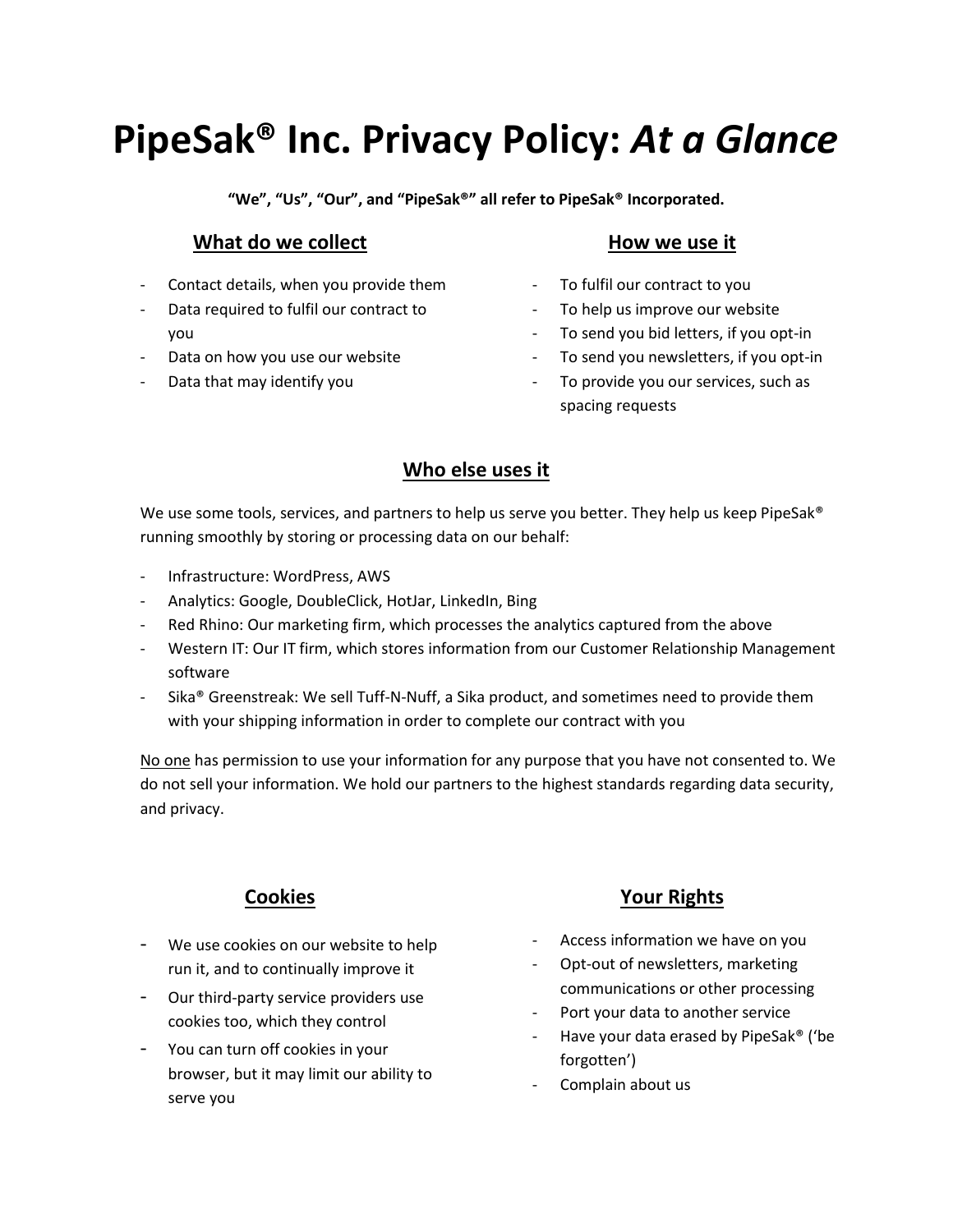# **PipeSak® Privacy Policy**

**Please read our privacy policy carefully to understand how we collect, use, store, protect, or otherwise handle your Personally Identifiable Information in accordance with our website.**

**Periodic changes to our privacy policy may occur, please refer to this documentation for the most up-to-date version of our privacy policy. You can also e-mail PipeSak® to ask if there have been any changes to this document. If you have any questions regarding our Privacy Policy, please feel free to e-mail us using the contact information below.**

**This policy is effective May 1 st, 2018.**

## **Definitions**

**PII –** Personally Identifiable Information

As described by US Privacy Law

Information which can be used to distinguish or trace an individual's identity, such as their name, social security number, biometric records, etc. alone, or when combined with other personal or identifying information which is linked or linkable to a specific individual, such as date and place of birth, mother's maiden name, etc.

As described by the EU GDPR

'personal data' means any information relating to an identified or identifiable natural person ('data subject'); an identifiable natural person is one who can be identified, directly or indirectly, in particular by reference to an identifier such as a name, an identification number, location data, an online identifier or to one or more factors specific to the physical, physiological, genetic, mental, economic, cultural or social identity of that natural person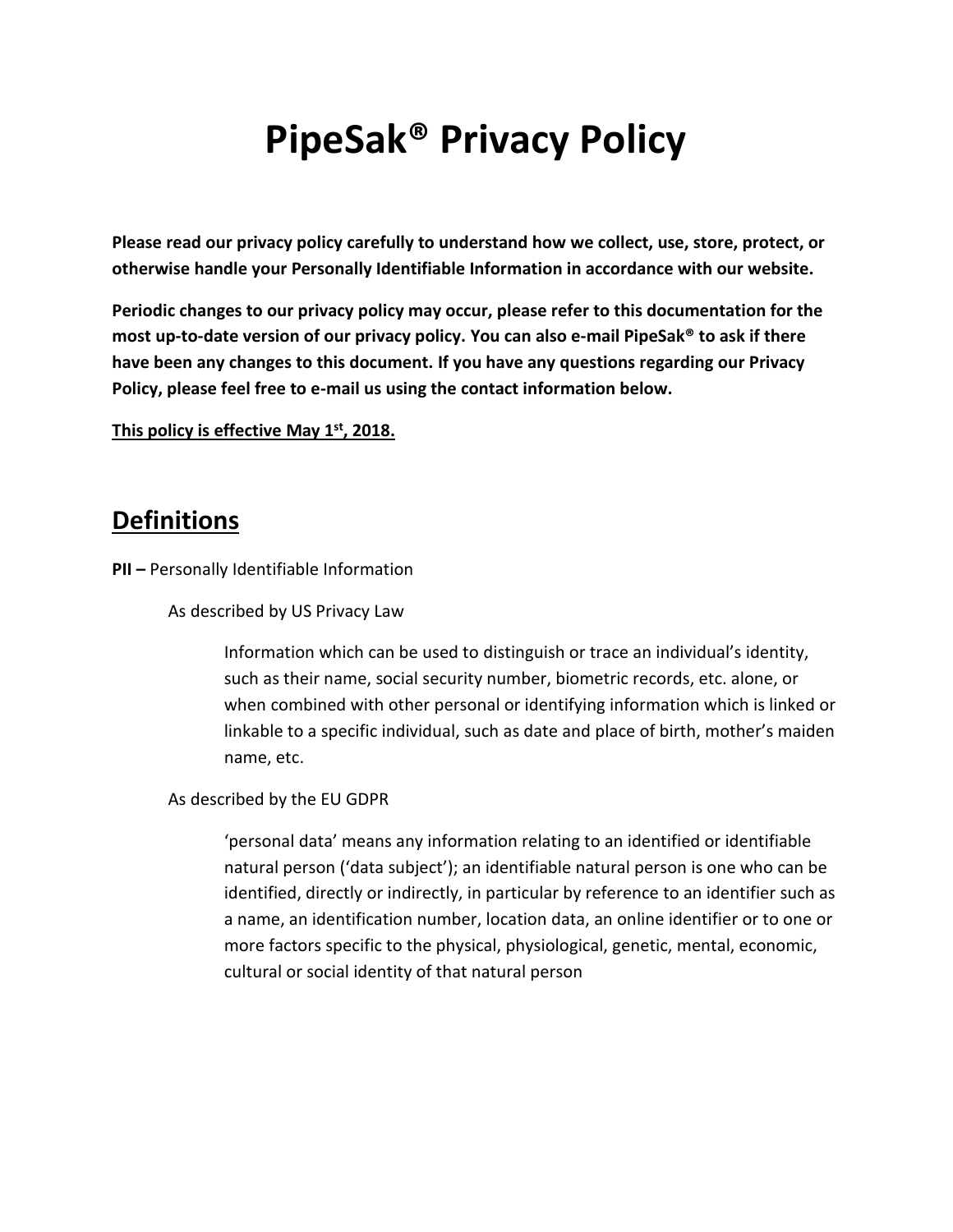## **What, When, and How**

## **What do we collect?**

When ordering or registering on our website, as appropriate, you may be asked to submit:

Full name, Company, Title, E-Mail, Telephone Number

By nature of the website, the cookies used, and your personal browser settings, we may incidentally collect:

Internet Protocol (IP) address, approximate location (IP-based), web pages requested, referring web page, browser used, date and time accessed, operating system, ISP provider, age, gender, ad-related interests

We may also collect information which you voluntarily submit through our "Get a Quote", "Contact Us", "Get Filling", "Get Training", "Get an Info kit", and "Get a Spacing Request" forms.

## **When do we collect information?**

Information may be collected when you:

Request a quote, request a spacing estimate, request a product package, submit a message through the "Contact Us" form, subscribe to a newsletter, respond to a survey or marketing communication, or otherwise enter information on the website

Dependent on your browser settings, when you visit our website certain information may be collected as described above.

#### **How do we use the information?**

All the information PipeSak® collects is intended solely for enhancing your experience as our customer. Specifically, we may use the information for:

Enhancing site features, administrating contests/promotions/surveys, sending periodic e-mails regarding your order or other PipeSak® products and services, sending periodic newsletters, and sending our "Project List for Quotation" inquiry e-mails, completion of our contract with you

Some of the data that is captured by our analytics is stripped of personally identifiable information and aggregated before being reviewed. This way, we can still improve our website and you don't need to worry about your data being identifiable.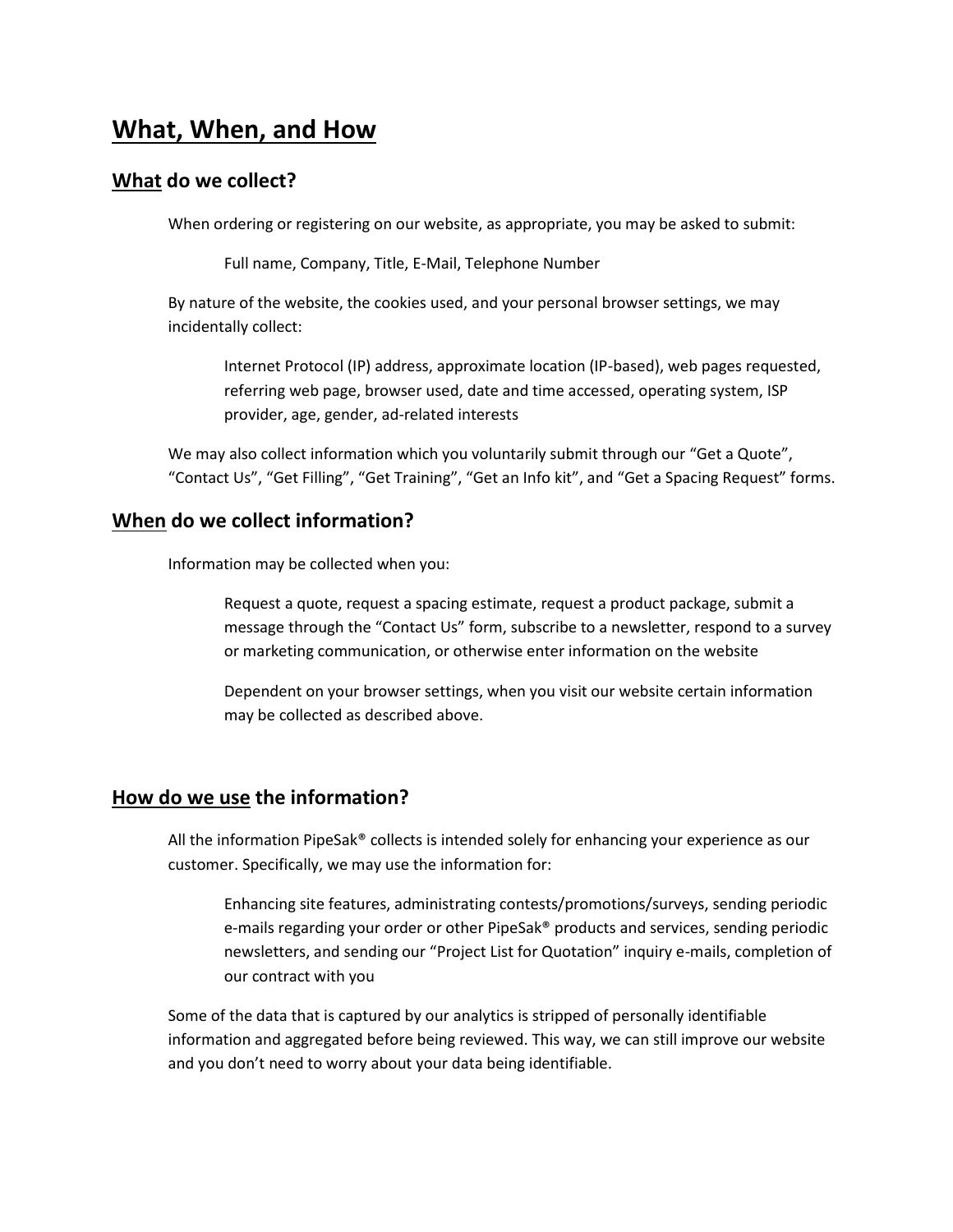## **Do we share or sell the information we receive?**

Information we receive about our customers is an important part of our business, and we are not in the business of selling it to others.

We do, however, work closely with our marketing partner and in some cases, we may share information with them for the sole purpose of enhancing your experience as our customer, as outlined above in the "How do we use the information?" section of this policy.

Certain information is automatically shared with our website hosting partner and other parties who assist us in operating our website, conducting our business, or serving our users. These parties are under obligation to keep this information confidential.

Some of our data is stored and secured by a third-party I.T. company, which adheres to our policies and is under obligation to keep the information confidential.

We are a distributor of the product Tuff-N-Nuff, and sometimes we are required to share information with Sika® Greenstreak, the manufacturers. The only information shared in this case is shipping information required for the completion of the contract.

We may release information when it's release is required by law, or required to protect the rights, property or safety of ourselves or others.

## **How do we protect your information?**

At PipeSak® we take data protection seriously and make every available effort to ensure that the information and data that we have is never compromised.

Any information that we collect is contained behind a secure network, and only accessible by a limited number of people who have access rights. Only authorized PipeSak® employees, and authorized employees of our marketing partner and I.T. partner are granted access rights. Anyone with access is required to keep all information confidential.

## **Consent**

By providing your consent to us, you are giving us your permission to store and process your personal data specifically for the purposes outlined in this document. Consent is required for PipeSak® Incorporated to process personal data, but your consent must be explicitly given.

**You may withdraw consent at any time by e-mailing [gwilde@pipesak.com,](mailto:gwilde@pipesak.com) by calling 1-866- PIPESAK, or by submitting a request through the "Contact Us" form on the website.**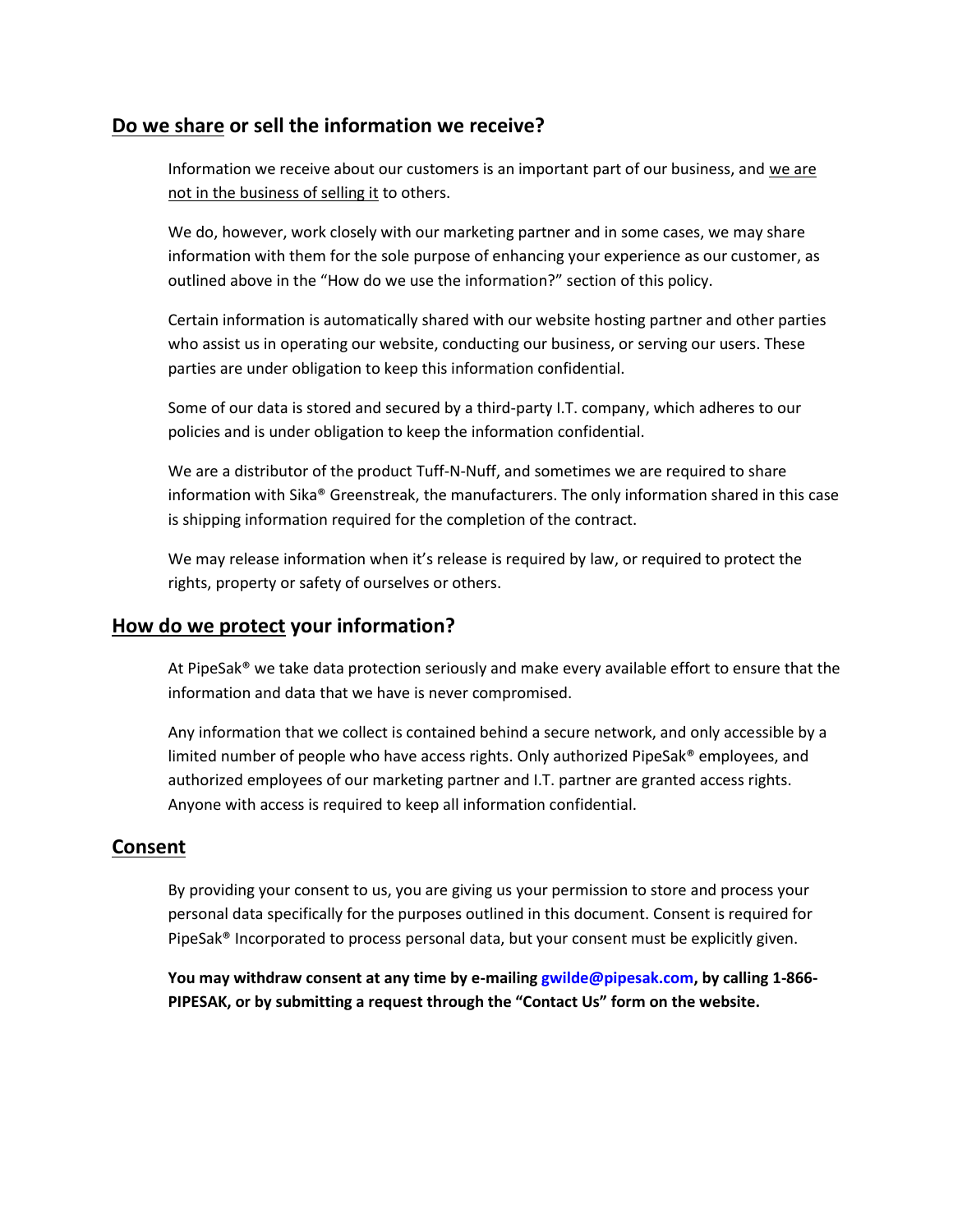## **How long do we keep your information?**

If you've purchased a product or service from us, we keep that information for seven years to comply with other Canadian business laws regarding auditing.

If you've contacted us for quotations, spacing requests, bid lists, or our newsletter, we keep your information for five years from the date of your last communication.

- Example 1) You request an engineered spacing document January  $1<sup>st</sup>$ , 2014. Since that time, you have not contacted us. Your data will be deleted on January 1st, 2019.
- Example 2) You request an engineered spacing document January  $1<sup>st</sup>$ , 2014. You request another spacing document on January  $1<sup>st</sup>$ , 2017. Since that time, you have not contacted us. Your data will be deleted on January 1st, 2022.

## **Additional Information**

## **Analytics Information**

We use third-party analytics tools to help us measure traffic and usage trends. We use this information in conjunction with analytics information from other users so that it cannot reasonably be used to identify any individual user.

Specifically, we employ the use of: [Google AdSense Remarketing,](https://support.google.com/adwords/answer/2453998?hl=en) [Google Display Network](https://analytics.googleblog.com/2013/06/see-full-impact-of-unclicked-display.html)  [Impression Reporting,](https://analytics.googleblog.com/2013/06/see-full-impact-of-unclicked-display.html) [Google Demographics and Interests Reporting,](https://support.google.com/analytics/answer/2799357?hl=en) [DoubleClick Platform](https://www.thinkwithgoogle.com/intl/en-154/products/doubleclick/)  [Integration](https://www.thinkwithgoogle.com/intl/en-154/products/doubleclick/) [, HotJar Analytics,](https://www.hotjar.com/) [Bing Advertising](https://secure.bingads.microsoft.com/)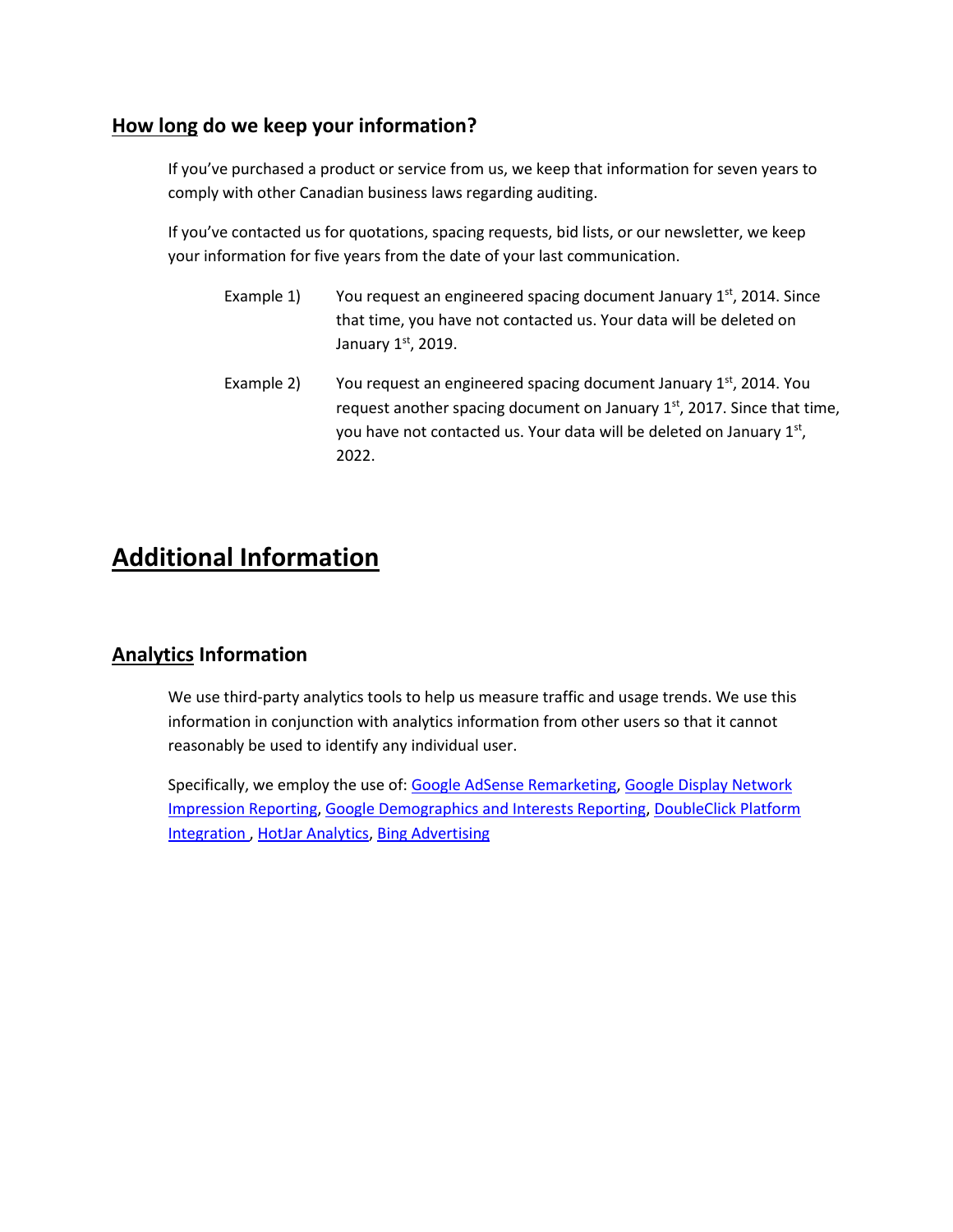## **Cookies**

What are they?

Cookies are a small file that websites place on your computer that enables the site or service providers' systems to recognize your browser and remember certain information. [Learn more here.](https://en.wikipedia.org/wiki/HTTP_cookie)

What do we use them for?

Our cookies are used to compile aggregate data about site traffic, site interaction, and to understand and save users' preferences.

Can I disable or get rid of them?

Absolutely. All web browsers are different, so you may have to look up how to disable cookies on your specific browser. Click on the following links to disable cookies in [Firefox](https://support.mozilla.org/en-US/kb/enable-and-disable-cookies-website-preferences) or [Chrome.](https://support.google.com/accounts/answer/61416?co=GENIE.Platform%3DDesktop&hl=en) *Websites may not function properly without cookies enabled.*

## **Third-party Links**

PipeSak® does not include or offer any third-party links or services on our website.

PipeSak® is a master distributer of the Tuff-N-Nuff product, manufactured by Sika® Greenstreak and we offer it on our website.

#### **Opting Out**

Users of the website have options available to them for opting-out of information collection.

Users can visit th[e Google Ad Settings Page,](https://adssettings.google.com/) and edit preferences.

Users can visit th[e Network Advertising Initiative Opt-Out](http://optout.networkadvertising.org/) website

Users can install the [Google Analytics Opt-Out Browser Addon](https://tools.google.com/dlpage/gaoptout)

Users can install other cookie-blocking addons such as [Privacy Badger,](https://www.eff.org/privacybadger) [NoScript,](https://noscript.net/) [uBlock](https://www.ublock.org/)  **[Origin](https://www.ublock.org/)**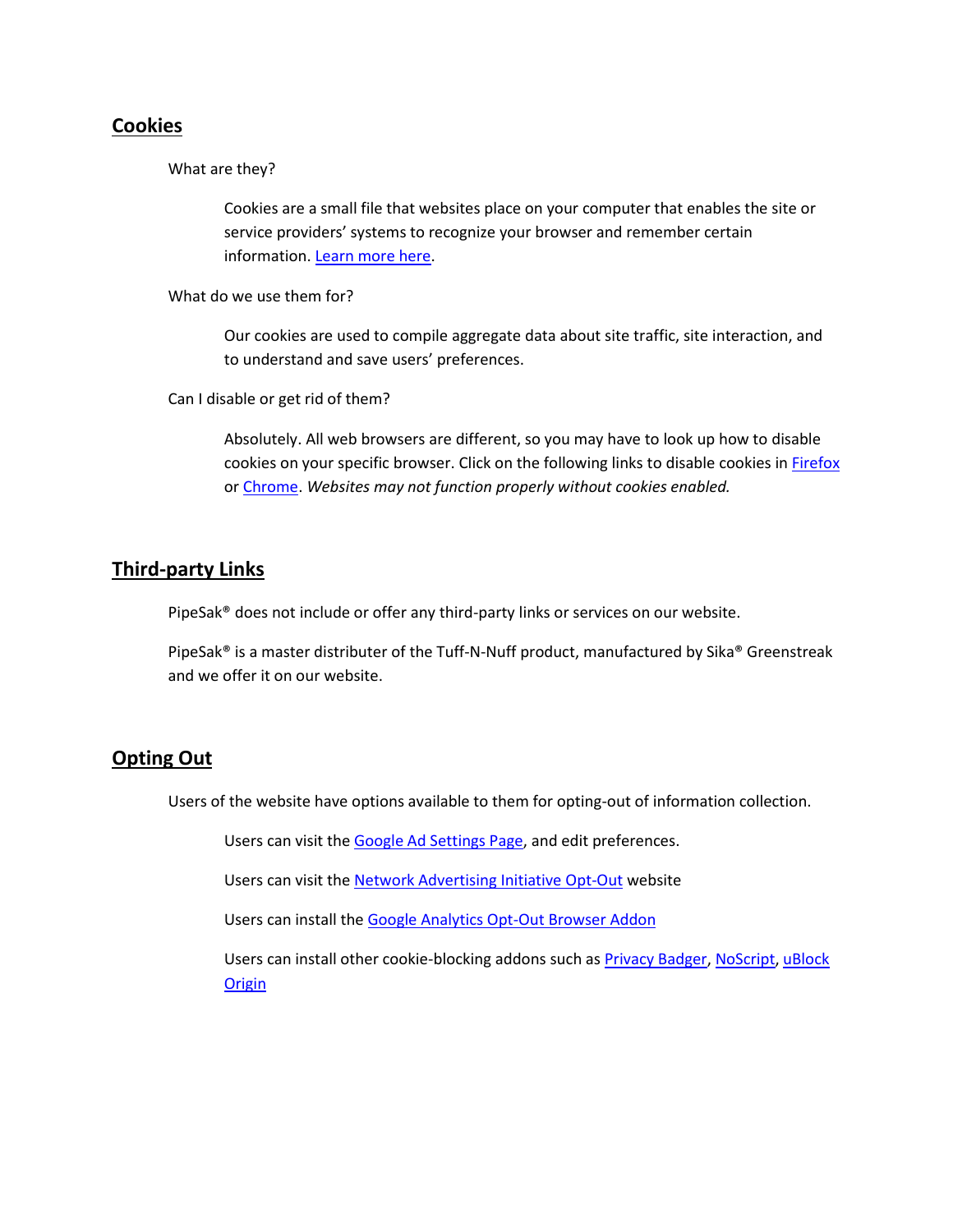## **Do Not Track Signal**

We honor Do Not Track (DNT) signals, and will not place cookies or use advertising when a DNT signal is received from a user

## **Your Rights**

You have many rights you may exercise:

You have the right to rectify any inaccurate personal data concerning yourself

You have the right to access any personal data concerning yourself

You have the right to erasure ('to be forgotten')

You have the right to restrict processing concerning yourself

You have the right to data portability, to take your information where you want

You have the right to object to processing, in part or in whole

You have the right to be notified of any rectification or erasure of personal data

## **Consequences of Not Consenting**

When you choose to not supply your consent, or withdraw your consent to data processing by PipeSak®, we may be unable to fulfil our contract to you.

For example, in order to ship our products to you, we require a shipping address and the name and phone number of the shipping receiver. Without this information, we are unable to complete the shipment.

When you choose to not supply your consent or withdraw your consent by not allowing cookies, parts of our website may not function correctly and we will be unable to provide services connected to the website, such as the "Request a Spacing" form.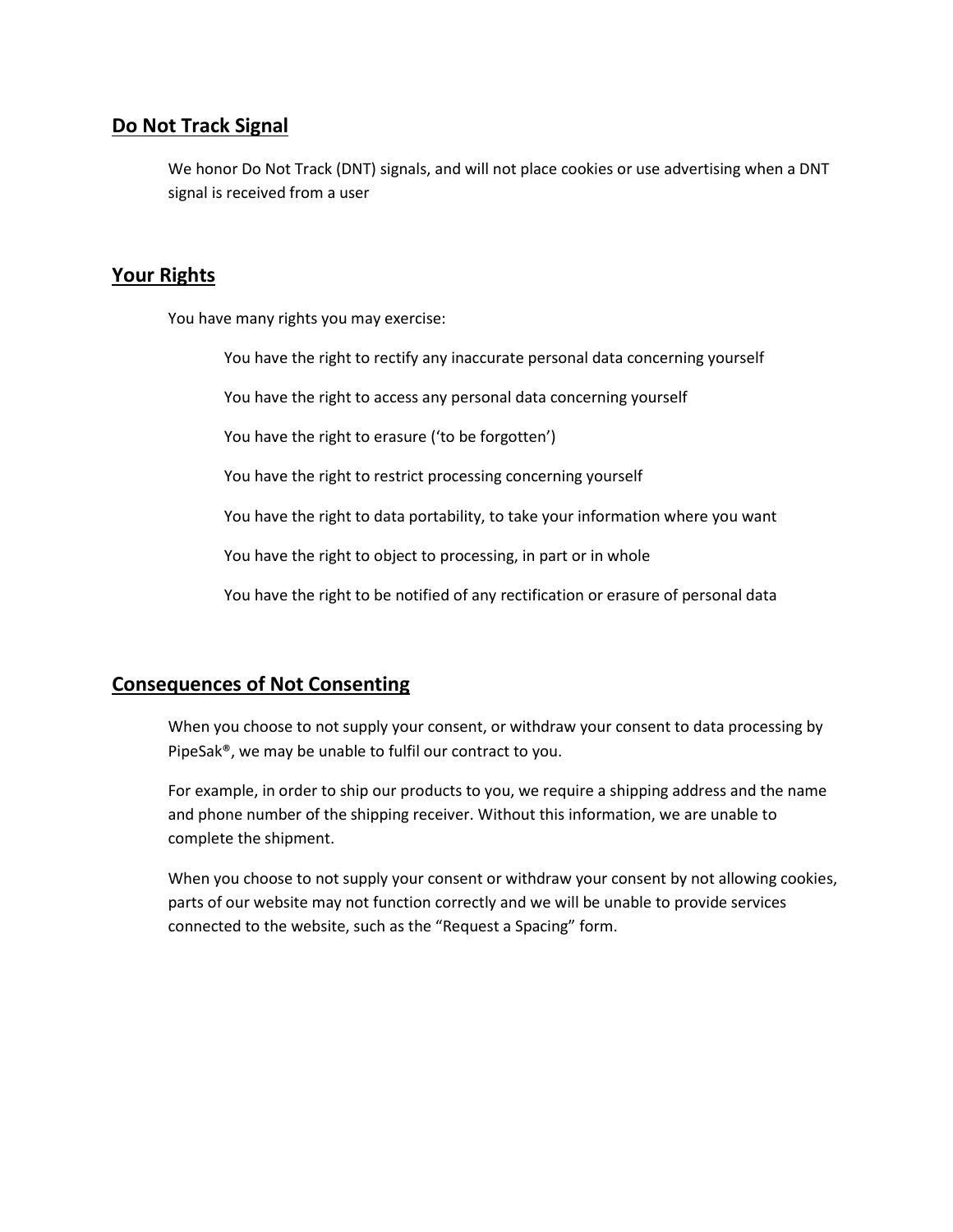## **Contact**

If you have any questions or would like to exercise any of your rights, please contact:

#### **Garrett Wilde**

747 Hyde Park Road Suite 125 London, Ontario, Canada N6H3S3

**Phone:** 1-519-472-5080 ext. 22 **Toll Free:** 1-866-PIPESAK (747-3725) **Fax:** 1-519-472-5748 **Email:** [gwilde@pipesak.com](mailto:gwilde@pipesak.com)

## **Compliance**

#### **California Online Privacy Protection Act [\(CalOPPA\)](https://leginfo.legislature.ca.gov/faces/codes_displaySection.xhtml?lawCode=BPC§ionNum=22575)**

In accordance with CalOPPA, we agree:

Users can e-mail PipeSak® to request changes to any of the PII that has been collected

Our Privacy Policy will be posted on our main page

Our Privacy Policy will contain the word Privacy, and is easily accessible

## **Children Online Privacy Protection Act 2003 [\(COPPA\)](https://www.ftc.gov/enforcement/rules/rulemaking-regulatory-reform-proceedings/childrens-online-privacy-protection-rule)**

In accordance with COPPA, we agree:

PipeSak® does not specifically market to children under the age of 13 years old

If collected information is found to be identifiable to a child under the age of 13, that information will never be disclosed to third parties and will not be retained.

If you believe your child's information has been collected by PipeSak®, please contact us for immediate deletion of the information

Areas of our website requiring a registration process or form fill are solely directed to individuals of at least 18 years of age